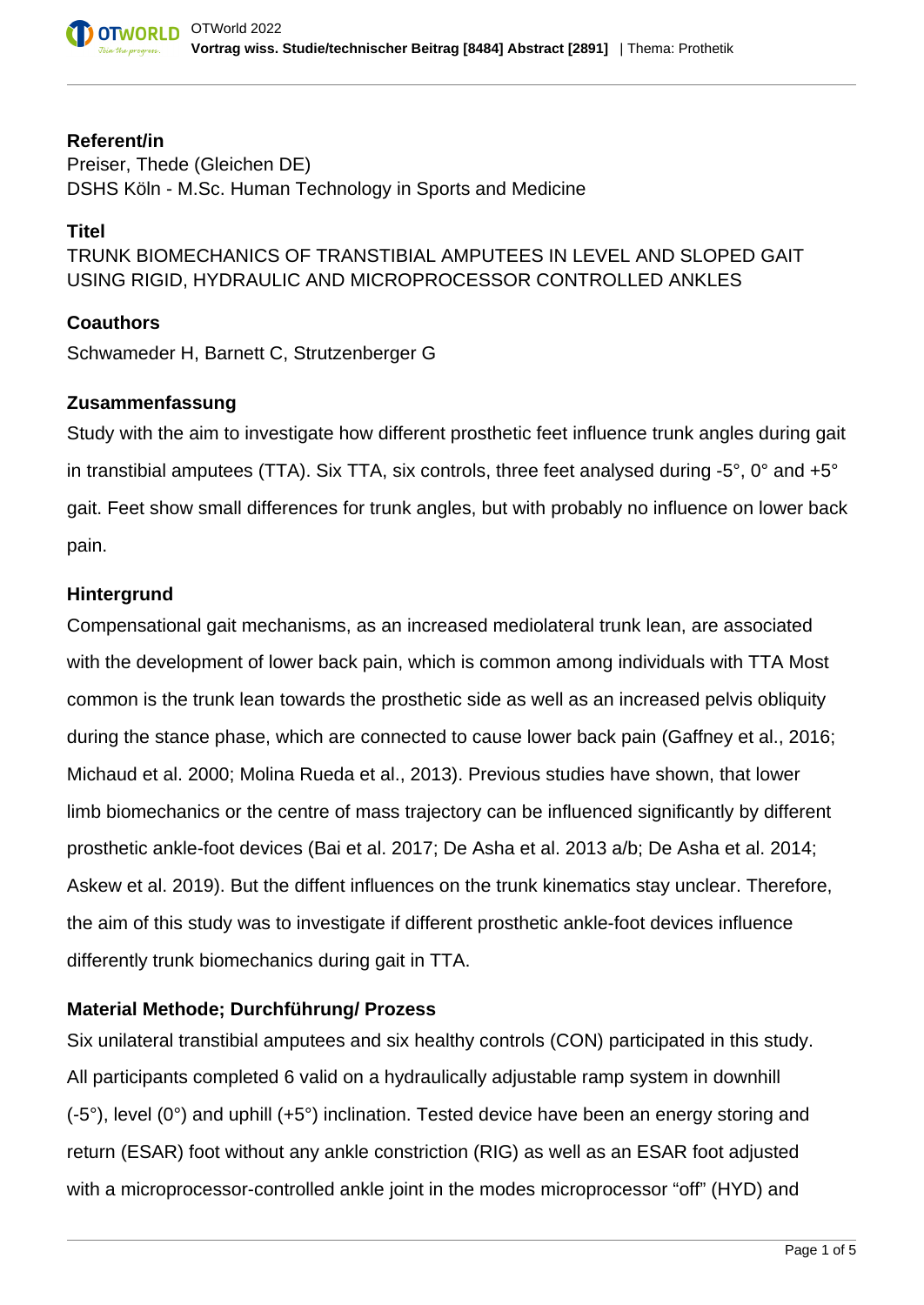microprocessor "on" (MPC). Kinematic data was collected via a Qualisys Oqus system. Analysed parameter were a trunk to lab angle (Trunk), a pelvis to lab angle (Pelvic Obliquity) and a pelvis to thorax angle (Thorax). SPM one-way ANAOVA for repeated measures and paired t-test were run for statistical analyzation.

## **Ergebnisse**

Amputees show significant differences compared to the controls in all three parameters. In the sagittal plane, the trunk angle was significantly increased for all three feet during terminal stance at the +5° incline compared to controls. In the frontal plane, the trunk ankle during loading response was significant increased for RIG and HYD, but not for MPC. Same significant differences were found for the loading response in the pelvic obliquity. The thorax ankle has shown significant differences between the conditions CON and RIG during terminal stance.

## **Diskussion/ Schlussfolgerung; Fazit für die Praxis**

The measured results for the transtibial amputee trunk kinematics were in general congruent with the found results in the literature. Increased forward lean as well an increased lateral lean towards the prosthetic side during prosthetic stance show the changes connected to a transtibial amputation, which may result in an increased risk of developing lower back pain (Hendershot and Wolf 2014, Yoder et al. 2015, Gaffney et al. 2016). In this study, these changes were most prominent during the inclined walking. When comparing each foot condition, HYD and MPC show less significant differences compared to the controls, than RIG. Additionally, the differences can even be minimalized when walking with an MPC foot. This study gives an insight into the different influences of prosthetic feet on the trunk. Results should be proven in further research, but have the potential to make recommendation for patient care.

## **Literaturreferenzen**

-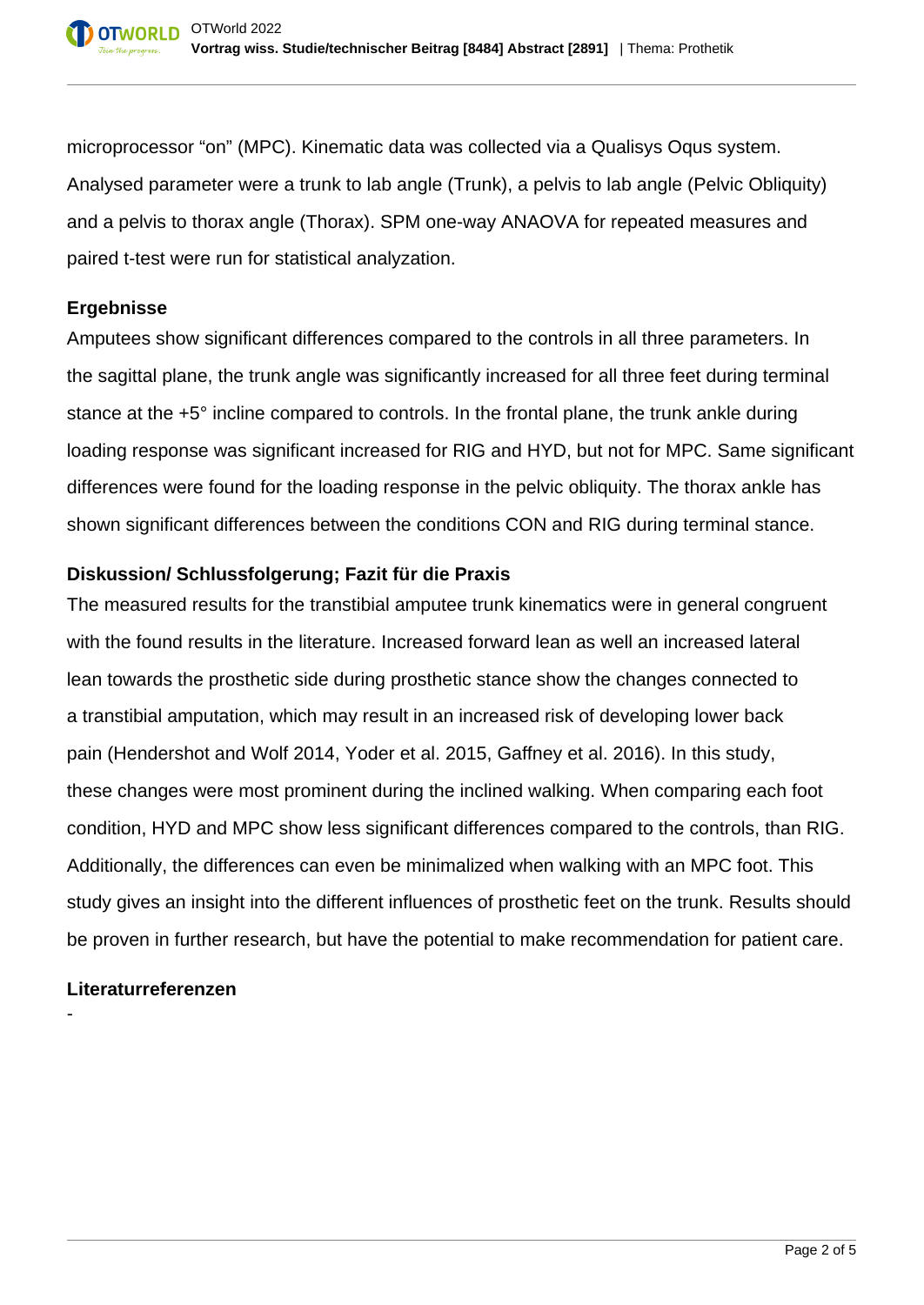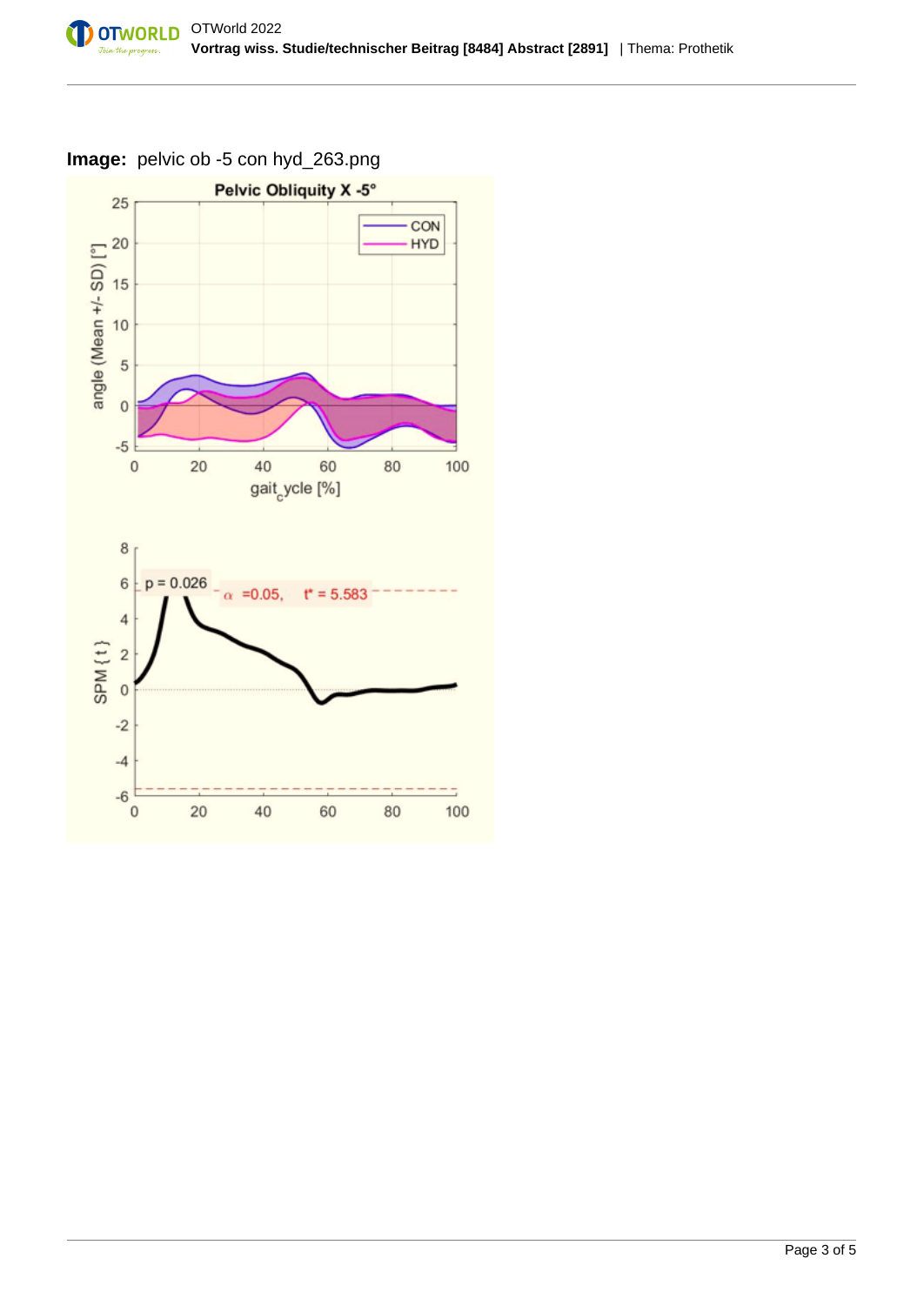

# **Image:** pelvic ob -5 con mpc\_264.png